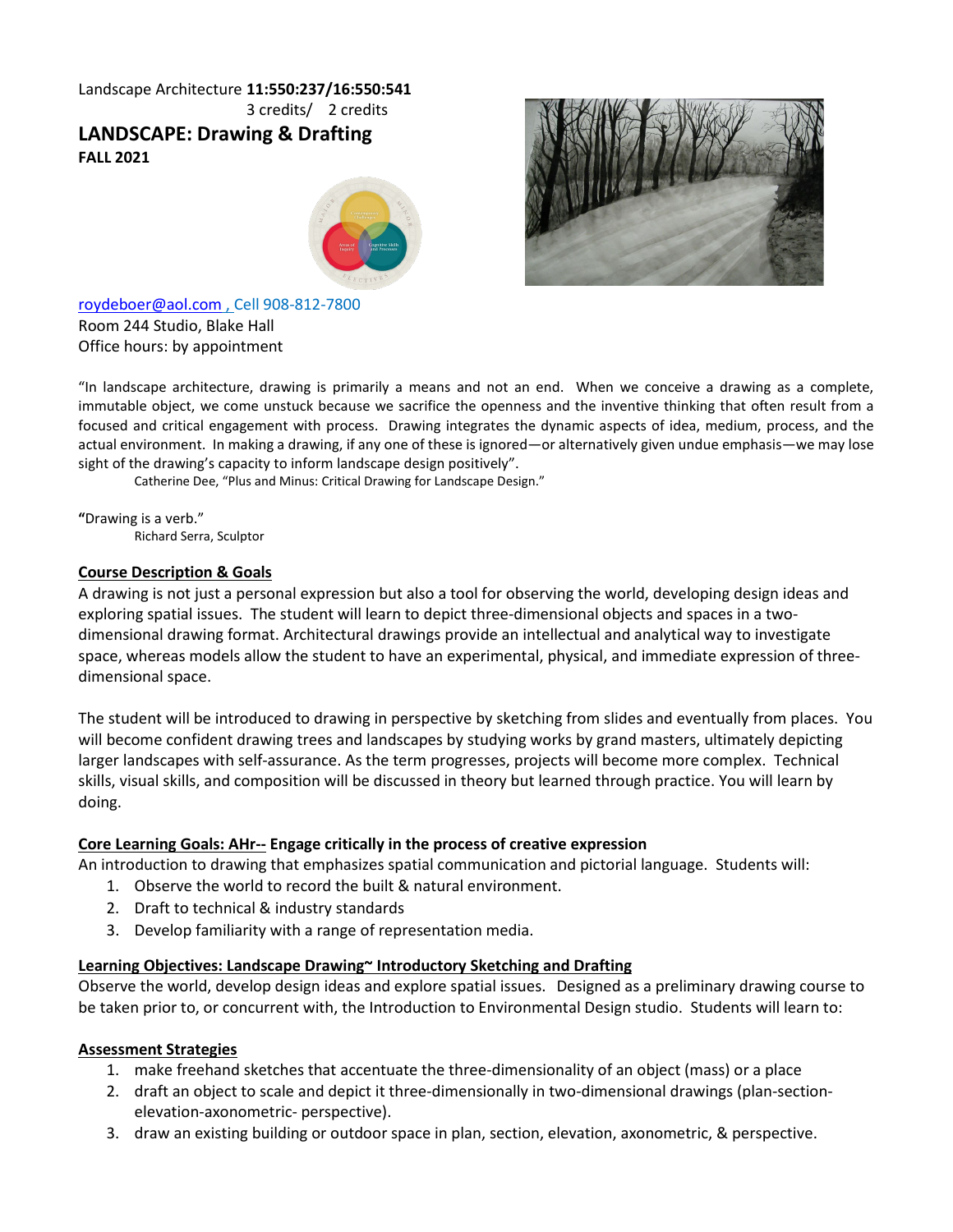- 4. gather existing information about a building or space in order to create new drawings (elevations, sections, etc.).
- 5. make introductory spatial diagrams (figure-ground, etc.)
- 6. keep a design journal/sketchbook
- 7. explore different drawing media (pencil, pen/ink, conte crayon, charcoal, ink wash, oil pastels)
- 8. engage in group critique of classmates' work

Critiques and discussions about work are an essential facet of the learning process. You will be expected to contribute to the discourse as part of your grade. Additionally, each student is expected to, attend all lectures, studios and reviews, and perform all project expectations in a timely manner.

# **Course Meetings**

# **Sec. 1**

Studios Tuesday & Friday: 9:00 to 12:00 (REMOTE LEARNING/ Rm. 244 Blake Hall) **Sec. 2** 

Studios Tuesday and Friday 1 pm to 4pm:

# **Major Project Reviews ( Dates subject to adjustment during the semester, not yet established)** Journal review Dec 10 at end of the semester.

Sketchpad work submitted as semester progresses when work is completed on each sketch. Exercises and Homework first half of the semester.

| Project #1: | Oct. $12^{th}$ +/-                          |
|-------------|---------------------------------------------|
| Project #2: | Oct. $19^{th}$ +/-                          |
| Project #3: | Nov. $5^{th}$ +/-                           |
| Project #4: | Nov 23rd $+/-$                              |
| Project #5: | Dec. 10 <sup>th</sup> Final Class sessions. |
|             |                                             |

Note: all other assignments to be finished by Dec.  $10^{th}$  (Last day of class for the semester)

*Attendance at reviews is mandatory; late projects may not be accepted unless there is an excused absence***,** *and will be penalized a min. of one grade if late. Studio time and participation is critical to success and learning in this course. Remote teaching will be done with a combination of on line lectures, and instructional videos for each exercise and project as the semester progresses. YOU NEED TO TAKE ADVANTAGE OF STUDIO TIME TO ACCOMPLISH THE ASSIGNMENTS, OTHERWISE WORK WILL PILE UP AND YOU WILL FALL BEHIND!*

# **Course Grading ( percentages may be altered if projects are amended during the semester due to remote learning.)**

| (1) Grade Composition                                       |      |
|-------------------------------------------------------------|------|
| Sketches & Journal                                          | 20 % |
| Drafting Problems & Homework Assignments                    |      |
| Projects (#1:5%; #2: 5%; #3: 20%; #4: 25%; Project #5: 10%) | 65 % |

(2) *Major Projects ( Barcelona Pavilion and Voorhees Quad )* Each project will be graded based upon:

-Drawing craft (the quality of your final drawings)

-Demonstration that you understand the concepts

Attendance at a review is mandatory. Unexcused absences will be downgraded one grade letter. See Due Date policy, below, for further information.

# **REMOTE LEARNING SUBMISSIONS:**

**All work, sketches, drafting exercises will be photographed and submitted in the form of a jpg file as the semester proceeds.** *Please do not use PDF's or HEIC files***. Regular low resolution jpgs are most practical for filing and organization of your student work by project and exercise.**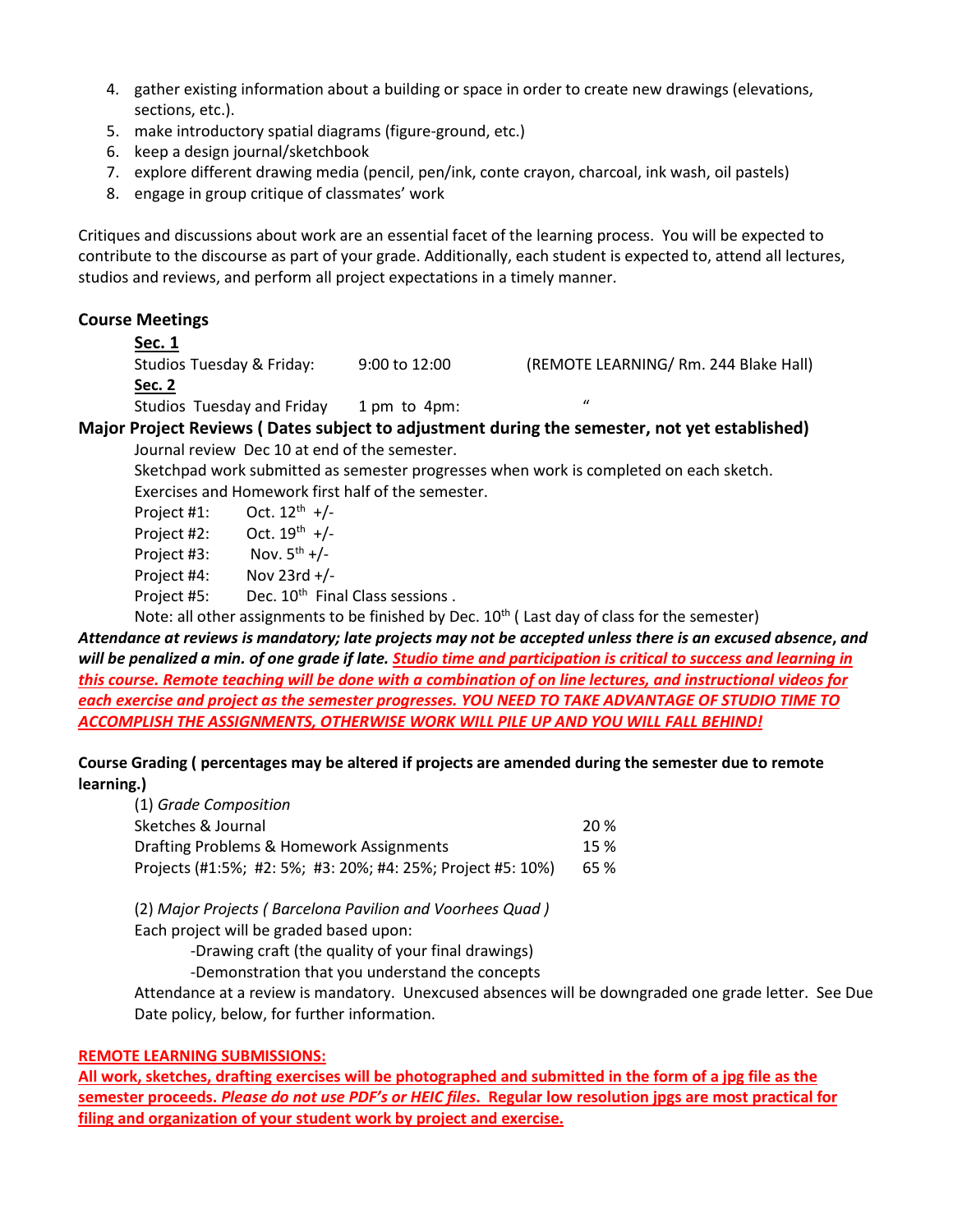The final course grade will be based on this scale:

| A | > 93 | Outstanding |
|---|------|-------------|
| B | > 83 | Very Good   |
| C | > 70 | Acceptable  |

- D > 60 Unacceptable
- F < 60 Failure

#### **Departmental Grading Guidelines**

While the assignment of grades is ultimately the purview of the instructor, the department uses the following guideline for understanding appropriate grading in its courses: **A** – Outstanding –This not only means fulfilling the requirements, but impressing and going beyond the initial expectations of the project. The student has demonstrated a superior grasp of the subject matter coupled with a high degree of creative or logical expression, and strong ability to present these ideas in an organized and analytical manner. **B** – Very Good – The student has demonstrated a solid grasp of the material with an ability to organize and examine the material in an organized, critical, and constructive manner. The projects and in-class performance reveal a solid understanding of the issues and related theories or literature. **C** – Acceptable –The student has shown a moderate ability to grasp concepts and theories for the class, work that , while basically adequate, is not in any way exceptional. This performance in class displays a basic familiarity with the relevant literature and techniques. **D** – Unacceptable – The work demonstrates a minimal understanding of the fundamental nature of the material or the assignment with a performance that does not adequately examine the course material critically or constructively. Students cannot graduate from the Landscape Architecture program with 2 D's in required 550 classes. **F** – Failure – The student has demonstrated a lack of understanding or familiarity with

course concepts and materials. Their performance has been inadequate. Failure is often the result limited effort and poor attendance which may indicate that the student is not in the proper field of study.

## (3) *Homework*

Homework will be

assigned at the end of

each studio meeting. All homework must be completed and handed in the next class unless there is an excused absence. Late homework will not be accepted.

(4) *Attendance*

*All studio meetings and lectures are required.* See Department Attendance policy, below, for details.

# **Ownership of Student Work**

It is the intent of this course to return as much work as possible to each student; however, it is also the case that examples of work must be kept by the Department for its professional accreditation and for purposes of exhibition. Should the Department retain your drawings, you will be given the opportunity to obtain a print, scan, or photographic record of your work. Department files are OFF LIMITS to students.

## **Required Books**

• Francis D. Ching & Steven P. Juroszek, *Design Drawing* with CD ROM (New York: John Wiley & Sons, 1998) ISBN 0 471 28654 0 [Available at the Cook-Douglass Coop]

## **Studio Materials and Supplies**

A list of required and recommended drafting equipment and expendable materials (pencils, papers, etc.) has been sent separately for your use. **All required materials should be in-hand the week of January 19th. You will need just the 18 x 24 newsprint pad , pencils and charcoal for the first couple classes. Drafting will start in the second week of class.** 

## **Studio Expectations**

Much of your learning will occur through your active engagement in studio—both during class and while working at your studio desk during non-class time. The distinction between studio as a class and studio as a space and as a community is quickly blurred as you get focused on projects and rely on your peers for perspective and support. You are expected to engage in all activities, including site visits, drawing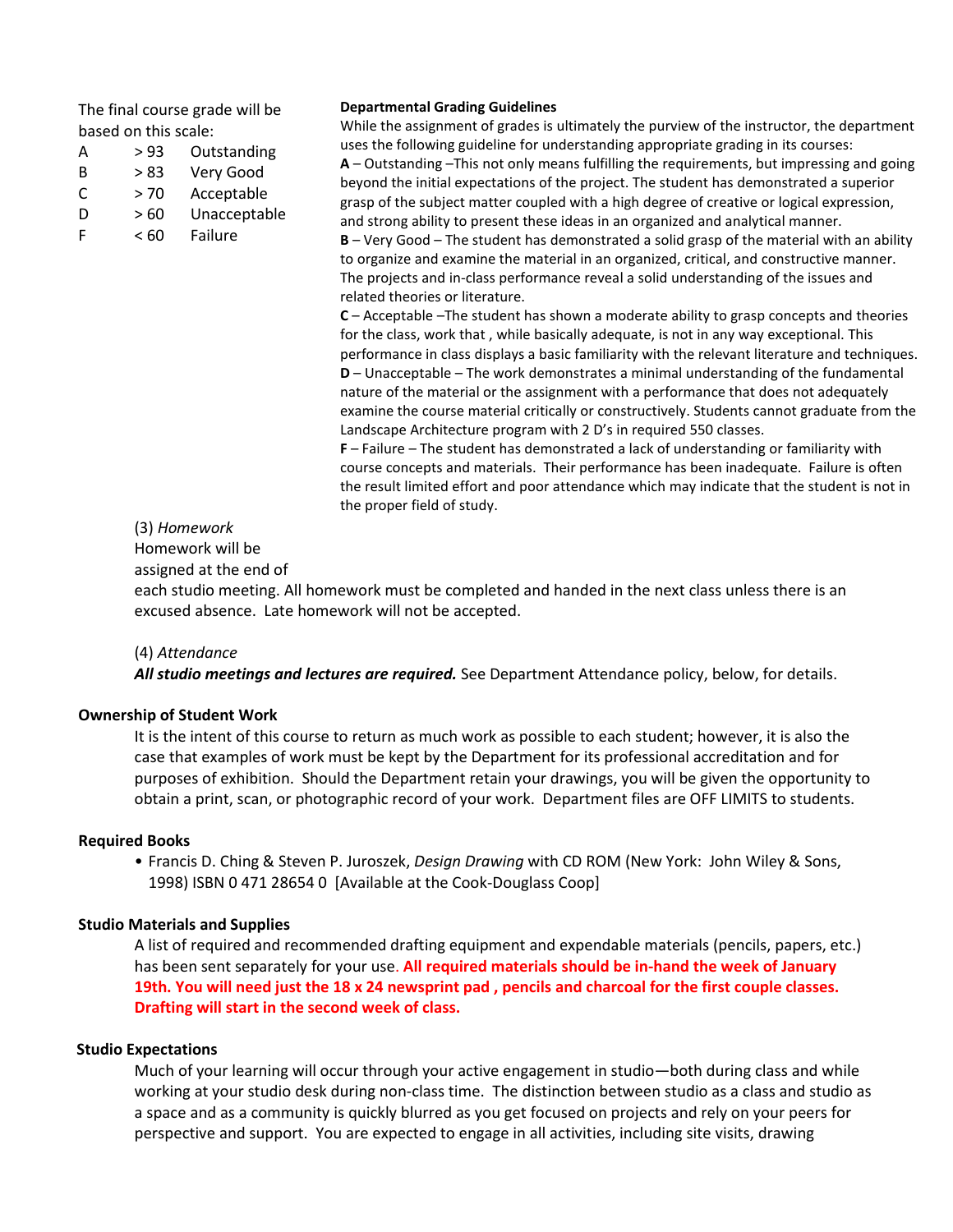exercises, projects, pin-ups, and project reviews. You are expected to contribute to the studio's learning process through conversations and critiques during and outside studio time. You should plan to spend 6 hours per week outside of class to read, complete assignments, and finalize presentations.

### **Project Reviews:**

Project reviews are opportunities to present your work, respond to questions, consider other interpretations, and gather feedback. You are expected to be at all reviews for the entire period. In order to ensure your full attention, projects will usually be due prior to the day of the review. **If you hand in a project but have an unexcused absence at the review, your project grade will be adjusted downward a full grade step.**

### **Homework:**

Project statements outline the final expectations for each project. In addition, new assignments may be given during the studio and lectures as a way to direct your work. Reading assignments are required homework. Students are expected to become increasingly self-directed, beginning to pace themselves to complete the project deliverables in the allotted timeframe.

### **Design Journal**

Journal assignments are intended to complement in-class drawing exercises. The design journal should be a running compilation of thoughts, notes, and sketches. A collection of journals can help to reflect on the development of skills and process. Specific journal assignments should be augmented by some independent drawings and observations. Remember, you will need to pace yourself and keep up with your journal entries. **The journal represents a large portion of your final grade. Late assignments will be downgraded one grade step.**

#### **Contact**

It is important that all students are given the same updates and information. Most of this will occur during class lectures, but the instructor will also rely on email to the student*. You are expected to check your email regularly regarding postings made to the Sakai website for specific assignments***.**

### **Use of Facilities and Equipment**

Studio cannot be taught without reliable facilities. But your use of the facilities is dependent upon responsible use with particular regard to the clearly established rules about their use as specified in the student handbook:

[http://landarch.rutgers.edu/current\\_students/student%20handbook/StudentHandbook\\_web\\_SectI.pdf](http://landarch.rutgers.edu/current_students/student%20handbook/StudentHandbook_web_SectI.pdf)

These rules cover access to studio, vandalism, table assignments, personalization of work space, smoking and drinking, use of the lockers, access to the reference collection, and basic rules governing the use of the computer lab. Failure to observe rules may result in loss of access. Access to the fabrication lab is granted after successfully passing the safety instructions. Access is monitored and can be revoked if students use tools they are not qualified for or if students do not clean after themselves.

#### **Equipment**

The student handbook also includes a section governing the use of equipment http://landarch.rutgers.edu/current\_students/student%20handbook/StudentHandbook\_web\_SectII.pdf This section includes rules specifying use department equipment including of projection equipment, department cameras, and drafting equipment.

Submitted drawings, models, photographs, or written papers for any project assigned in Landscape Architecture courses are considered the property of the Department. The formatting of all digital submission must follow the department guidelines because they will be retained in its archives for exhibition and accreditation purposes.